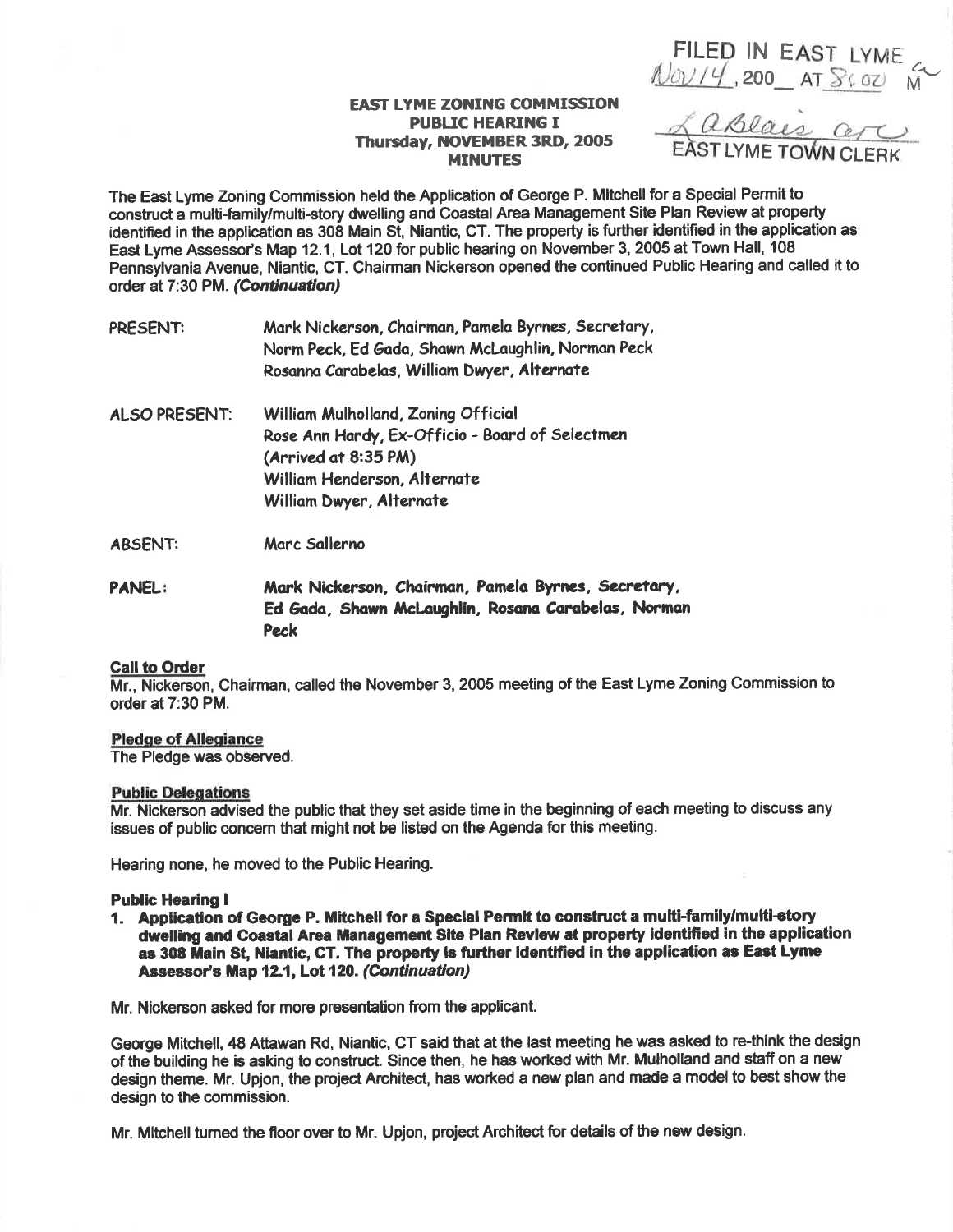Mr. Upjon explained that he took suggestions from Mr. Mulholland in coming up with the new design of the building. He shoed the Commission the model of the building and also referenced some pictures that were done of the new design. Per suggestions from Mr. Mulholland they have added porches to the building and a mansard roof. They were not able to do anything with the stair towers and elevator shaft as those are aspects of the building that needed to be outside of the main building in order to get the 12 units in the building.

Mr. Nickerson entered the following exhibits into record.

**Exhibit 1 - 308 Main Street Extension** 

Exhibit  $2 -$  Site plan dated  $7/27/2005$ 

**Exhibit 3 - Engineering Site Plan** 

**Exhibit 4 - Various pictures of Niantic** 

**Exhibit 5 - Three dimensional Model of proposed building** 

Mr. Mulholland asked where the Air Conditioning units will be on the building and reminded Mr. Upjon that the architectural regulations require that they be hldden form view on the building.

Mr. Upjon said that they will be on the roof and hidden from view.

Mr. Mulholland advised him that they will need to see the design detail in order to ensure that they are hidden should the commission endorse this design. In special permit section 25.4.1 it is required that AC units shall be fully screened.

Mr. Mulholland asked what materials will be used on the fagade of the building.

Mr. Upjon said that the area on the model that shows red will be brick, the covering of the stair towers will be 1x6 vertical cedar siding, a stone base to building, and a architectural shingle on the mansard roof.

Ms. Garabelas asked if there's any way to move them back further against the wall.

Mr. Upjon said that their intention was to have the stairwells look like silos, but there isn't any way to push them further back into the building.

Mr. Mulholland explained that they had discussed bringing the front of the building out further to enclose the stairs and elevator shafts, but that it was expressed to him that it would not be possible.

Mr. Upjon said that it is not economically or functionally feasible to do that because there would be a lot of wasted space inside the building.

Mr. Peck asked if those are divided light windows in the back of the building.

Mr. Upjon said that yes, they are showing divided lights, double hung except for the porch.

Mr. Mulholland explained that those are inserts that fit into the window to make them look like smaller panes.

Mr. Upjon said that they are showing swing doors on the porch, like French doors that do not have the divided lights in them, but that is something they are capable of doing.

Mr. Mulholland said that one of the commissions concerns from the last meeting was that this sits on the boardwalk and that it is viewable from the water if that becomes a harbor.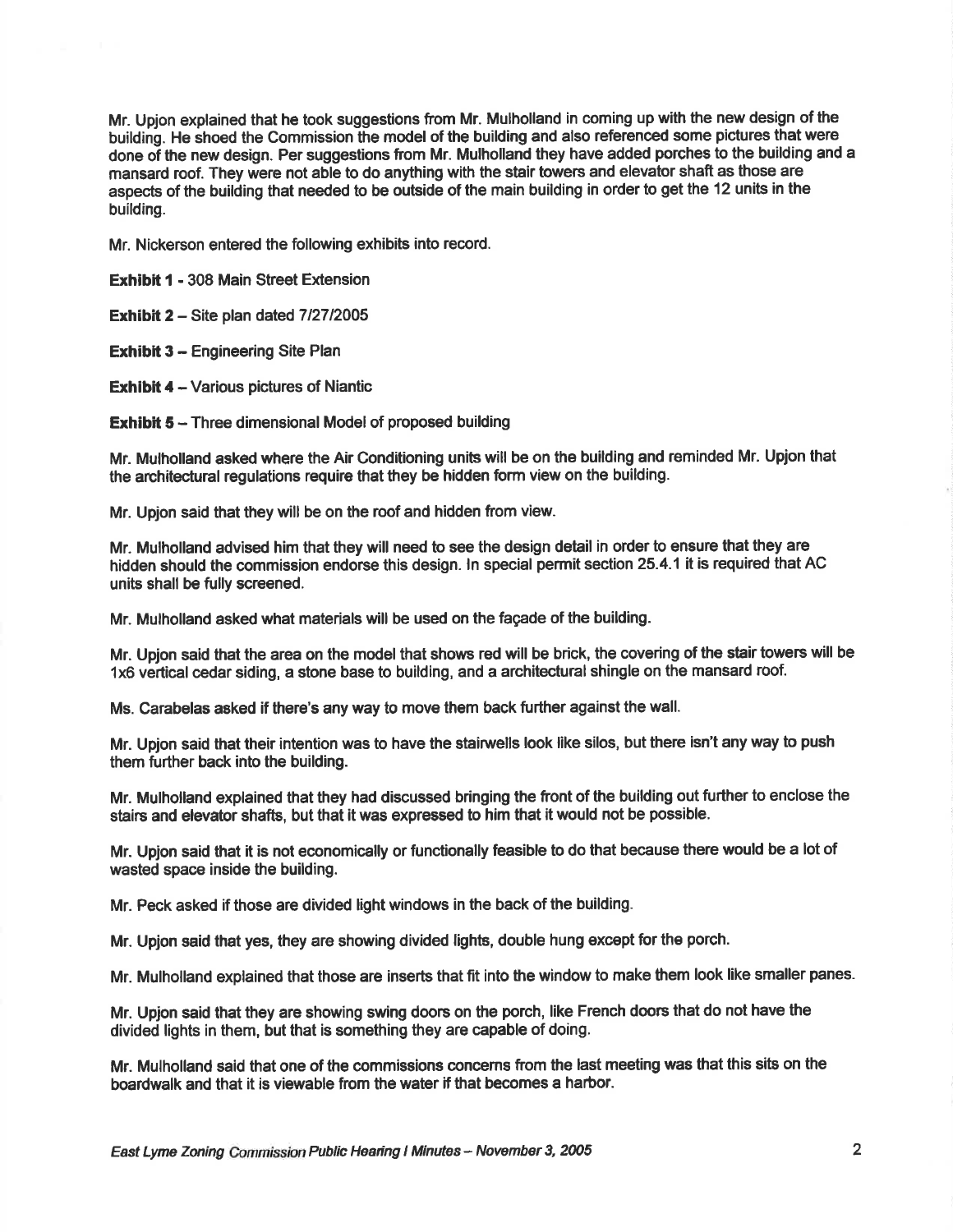Mr. Nickerson said that the building is virtually the same as the rendering that were originally presented and that the applicant has made it clear that the back of the building is going to be almost all windows in order to take advantage of the water views.

Ms. Byrnes asked if the siding on the back of the building will be the same cedar siding as the stair silos.

Mr. Upjon said that it will be the same vertical siding and that it will have a brown/gray tone to it at this point.

Mr. Peck asked what his opinion of a mansard roof is with dormers going across the top floor of a building.

Mr. Upjon said that he has never seen a look like that that "works". In addition, that top floor is the best view and that want to use it as a selling point to get people into the building.

Mr. Nickerson asked Mr. Mitchell to go over the waivers that are being requested.

Mr. Mitchell explained that there are two buffers that are required by regulations, but the Zoning Commission can waive these buffers. ln both cases, the adjoining property owners have requested that they not put in the required buffers in order to promote the fiee flow of traffic between properties br the Auto Part store and Bakery in front of the building. In the other case, Rings End Lumber has requested that they not put a fence up because the workers on the train get out of the train to stop traffic and allow the train to cross. If a fence were there, it would stop that because the workers wouldn't be able to get off the train. They have a buffer on the East side of the property between the site and the Police Station as well as a buffer to the South side of the property between the site and the ocean. The are asking that the North and West side buffers be waived.

Mr. Mulholland explained that the options for buffers according to Section 24.6E3 are either a 6 foot landscaped divide, or a fence between adjoining properties. He also said that he feels that Mr. Mitchell has a good point about the buffer along the side where the railroad tracks are. He feels that is a unique situation.

Mr. Mitchell explained that they also own the property on the other side of the railroad tracks.

Mr. Mulholland explained that one of the things they are also looking to do in the long term, is to build a sidewalk to connect the beach area with the village and that the parking area there would then also be able to be used as an accessory municipal parking lot when not in use for the beach.

Mr. Mitchell said that the plan that they show in the lobby shows that walkway that crosses this property and that it will be a shortcut from Hole in the Wall to Main St.

Mr. Nickerson asked if there are any other questions from the commission. Hearing none, he moved to public comment.

Mr. Nickerson asked if anyone would like to speak in favor of the application. Hearing none-

Mr. Nickerson asked if anyone would like to speak in opposition of the application Hearing none-

Mr. Nickerson asked if anyone had any neutral comments in regard to the application. Hearing none-

Ms Bymes noted for the record that even though she was not here for the previous meeting on this application, she has read thoroughly over the meeting minutes and feels confident to sit on the panel for this topic.

Mr. Nickerson called for a motion to close the public hearing if there are no other questions-

Mr. Nickerson asked if the footprint of the building is the same.

Mr. Mulholland asked Mr. Upjon to go over the dimensions of the building.

East Lyme Zoning Commission Public Hearing I Minutes - November 3, 2005